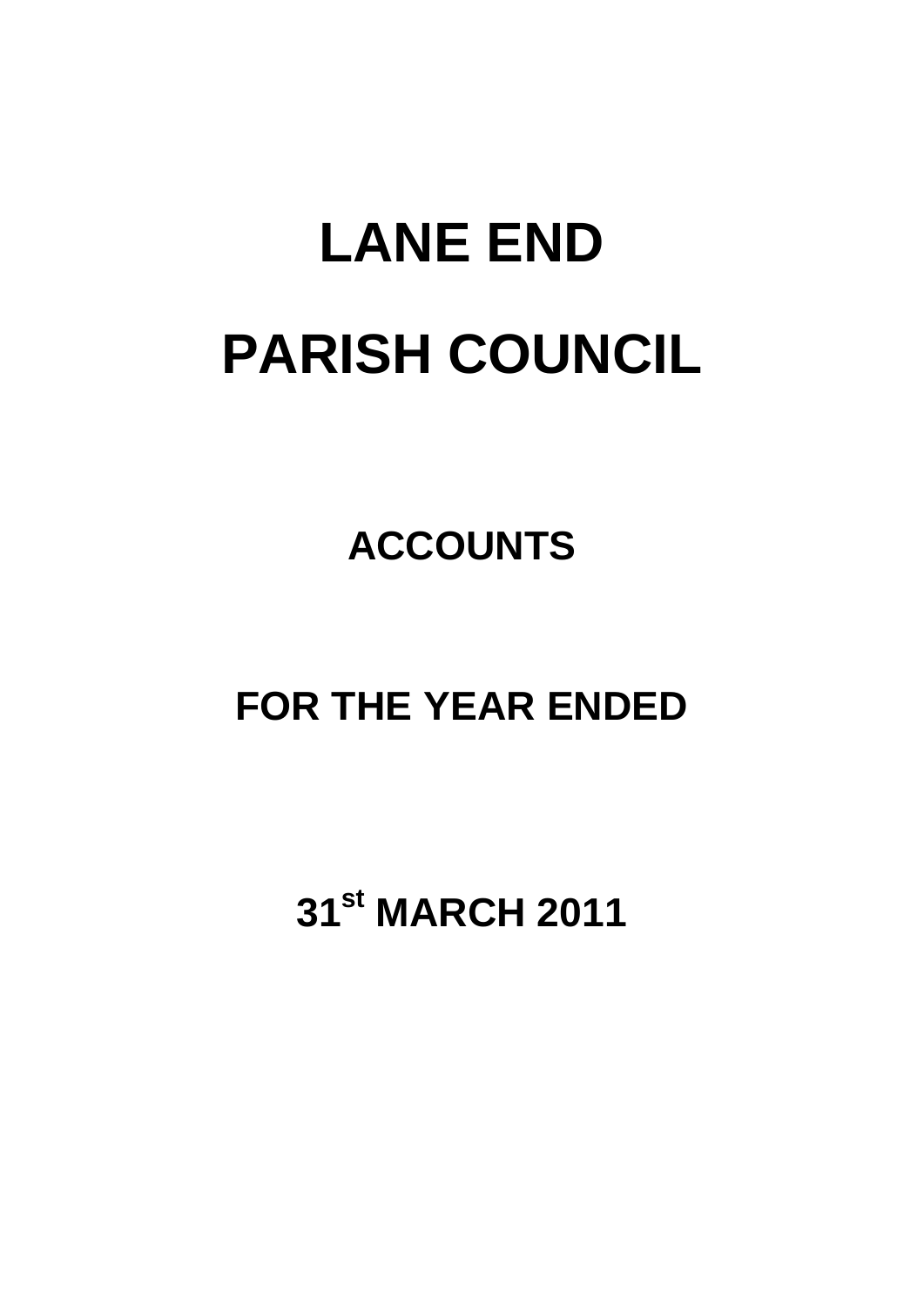**LANE END PARISH COUNCIL** 

**Income and Expenditure Account for the year ended 31st March 2011** 

**2010 2011 INCOME**  838 Allotment Income 1,260 5,776 Clarion 3,588 (note a) 5,050 Grants 2,500 96,272 Other Income 1,743 34 Interest 16 105,000 Precept 107,500 **212,970 INCOME TOTAL 116,607 EXPENDITURE**  30,047 Administration 33,693 (note b) 611 Allotments 3,294 0 Bus Shelters 6,468 0 Village Hall **15,150** 4,314 Churchyard Maintenance 4,050 5,063 Clarion 10,356 35 Community Centre 0 1,491 **Other Expenditure** 30 28,508 Grass Cutting 9,072 6,977 Insurance 5,819 1,137 **Playing Fields** 514 4,000 S. 137 Payments 12,750 25,417 Street Lighting 38,254 **107,600 EXPENDITURE TOTAL 139,450 PM 2006 139,450 PM 2006 2139,450 PM 2006 2139,450 PM 2006 2139,450 PM 2006 2139,450 PM 2006 2139,450 PM 2006 2139,450 PM 2007 PM 2007 PM 2007 PM 2007 PM 2007 PM 2007 PM 2007 PM 2007 PM 20** 84,960 Balance as at 01/04/10 190,330 212,970 Add Total Income 116,607 297,930 306,937 -107,600 Deduct Total Expenditure -107,600 -139,450 **190,330** Balance as at 31/03/11 **167,487**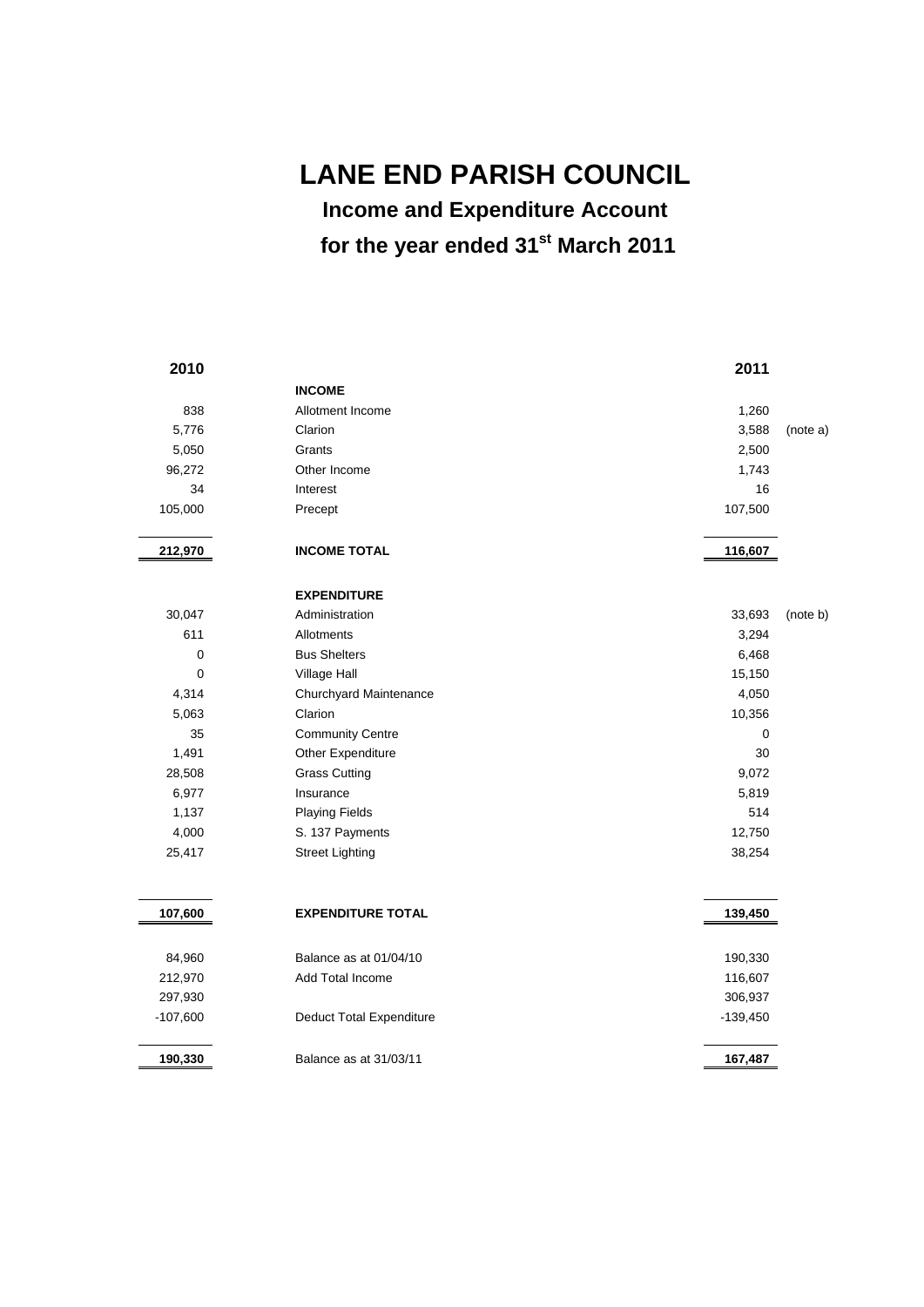### **LANE END PARISH COUNCIL BALANCE SHEET AS AT 31st MARCH 2011**

| 2010    |                                 | 2011    |
|---------|---------------------------------|---------|
|         | <b>CURRENT</b><br><b>ASSETS</b> |         |
| 179,226 | Cash in Hand & at Bank          | 153,550 |
| 9,895   | <b>VAT Recoverable</b>          | 13,077  |
| 1,990   | <b>Debtors</b>                  | 860     |
|         |                                 |         |
|         | <b>TOTAL CURRENT</b>            |         |
| 191,111 | <b>ASSETS</b>                   | 167,487 |
| 191,111 | <b>TOTAL ASSETS</b>             | 167,487 |
| 781     | <b>CURRENT LIABILITIES</b>      | 0       |
| 190,330 | <b>NET CURRENT ASSETS</b>       | 167,487 |
|         | <b>REPRESENTED</b><br>BY:       |         |
| 190,330 | <b>GENERAL FUND</b>             | 167,487 |

#### **Signed Signed**

**Chairman Responsible Financial Officer** 

**Date** Date Date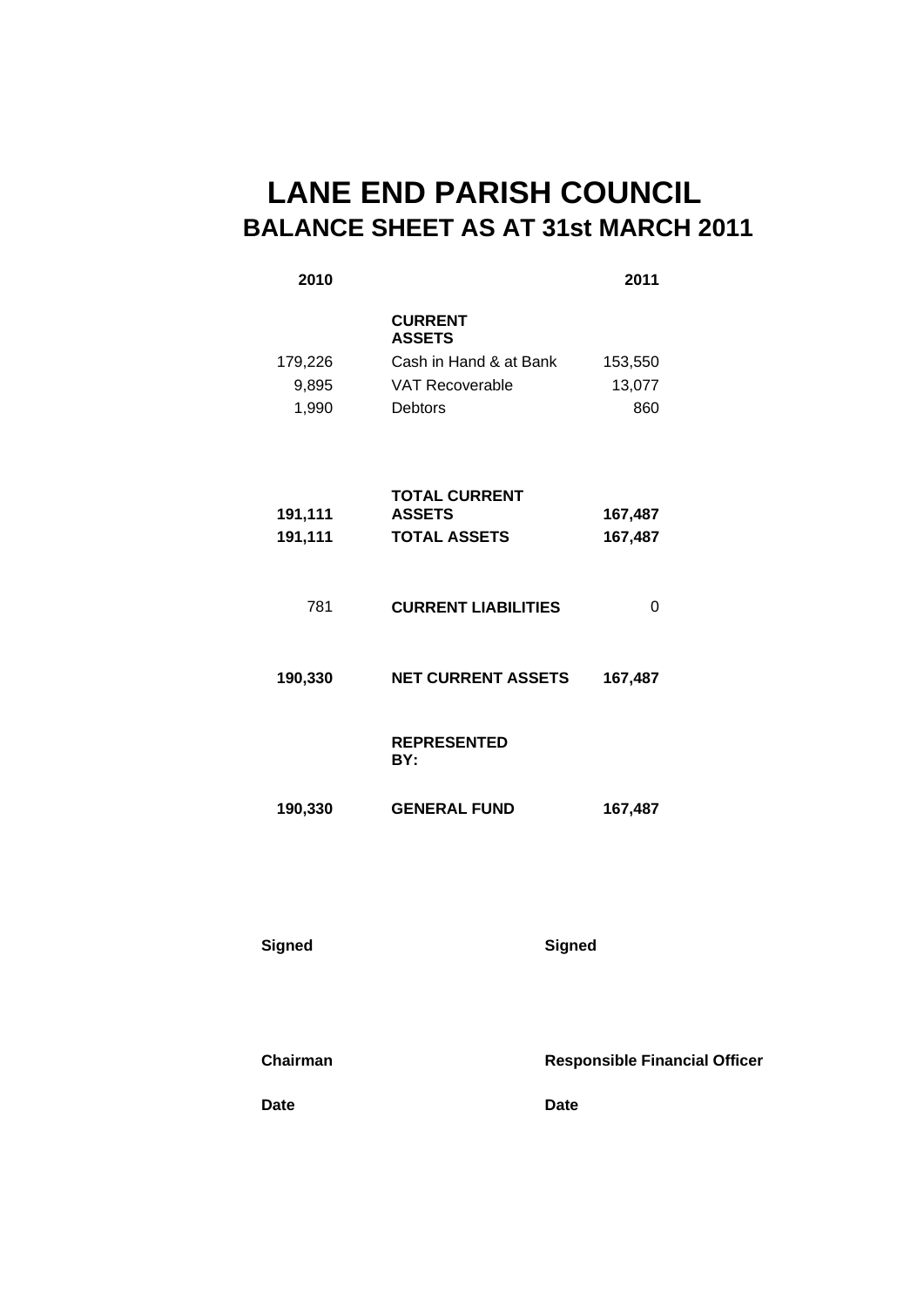### **LANE END PARISH COUNCIL**

#### **ACCOUNTS FOR THE YEAR ENDED 31 MARCH 2011**

#### **SUPPORTING NOTES**

#### Note (a)

The figure for Clarion Income in 2010 was overstated by  $£1990$  due to invoices being issued in error for which payments had already been received. This has been adjusted by issuing credit notes in the current year. The actual Clarion Income figure for 2010 was £3,786 and the figure for 2011, before the adjustment, was  $£5,578$ .

#### Note (b)

Creditors of  $E781$  were included in the 2010 accounts in error. This related to funds shown in the accounts system as due to the Inland Revenue. Subsequent investigations have shown that these payments were not due. An adjustment has been passed in the current year.

Assets 

All assets in the Council's possession on  $01/04/1972$  are shown as acquired on that date irrespective of the actual date of acquisition.

All assets held on behalf of the community such as Commons, playing fields etc are assigned a nominal value of £1. Assets have been depreciated in order to reflect their current value. A *de minimus* value of £1000 is taken for all assets.

£ 

At 31 March 2011 the following assets were held:

| Total                                            | 179,439 |  |
|--------------------------------------------------|---------|--|
| <b>Filing Cabinets</b>                           | 30      |  |
| <b>Bus Shelters</b>                              |         |  |
| Photocopier and Computer                         | 300     |  |
| <b>Sandy Field Allotments</b>                    | 1       |  |
| <b>Chalky Field Allotments</b>                   |         |  |
| Street Lighting – 230 lamps + 13 footpath lights | 118,000 |  |
| <b>Various Seats</b>                             |         |  |
| Waste Bin                                        | 100     |  |
| Car Park                                         |         |  |
| Secure Equipment Store                           | 1,500   |  |
| <b>Basketball Rings</b>                          | 100     |  |
| Flood Lighting to All Weather Courts             | 1,000   |  |
| <b>Equipment for All Weather Courts</b>          | 100     |  |
| All Weather Courts                               |         |  |
| Children's Play Equipment and Fence              | 9,493   |  |
| Tractor                                          | 50      |  |
| Pavilion                                         | 48,755  |  |
| Playing Fields                                   | 1       |  |
| Village Green                                    | 1       |  |
| Land on Simmons Way (Oakshaw)                    | 1       |  |
| Moor Common                                      | 1       |  |
| Moorend Common                                   | 1       |  |
|                                                  | L       |  |

#### **2. Leases**

The playing fields and pavilion were leased to Lane End Sports Association for 10 years from  $01/04/88$ . Plans are being developed for the future of the pavilion and playing fields and in the meantime the lease has been extended on an annual basis.